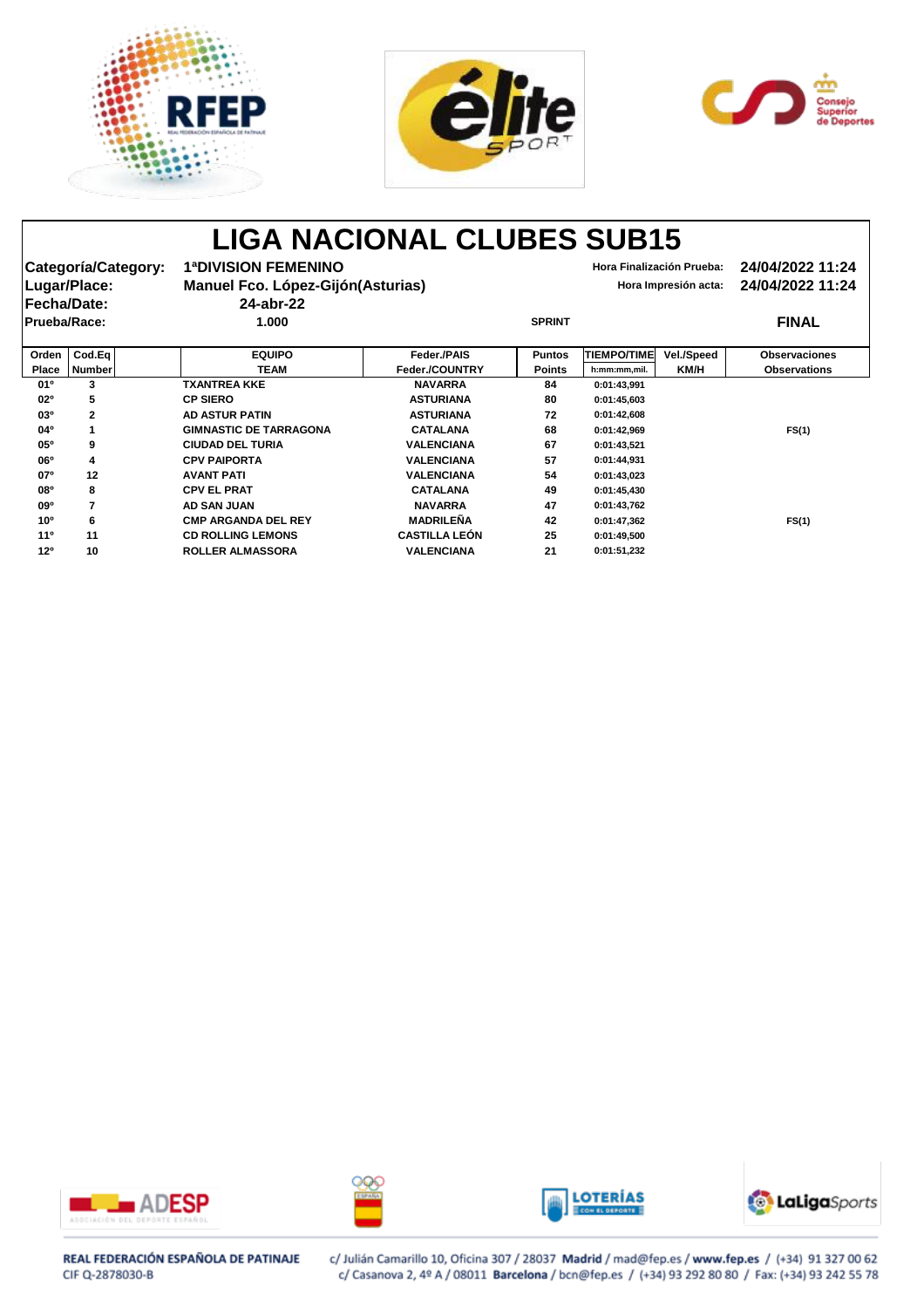





## **LIGA NACIONAL CLUBES SUB15 Categoría/Category: 1ªDIVISION FEMENINO Hora Finalización Prueba: 24/04/2022 11:24 Lugar/Place: Manuel Fco. López-Gijón(Asturias) Hora Impresión acta: 24/04/2022 11:24 Fecha/Date: 24-abr.-22 Prueba/Race: 1000 SPRINT FINAL Orden Dorsal PATINADOR EQUIPO Feder./PAIS PuntosTIEMPO/TIME PUNTOS Observaciones Orden Dorsal SKATER TEAM Feder./COUNTRYPoints h:mm:mm,mil. Points Observations** 1º 5 **BEDIA JURADO, SARA AD ASTUR PATIN ASTURIANA 36 0:01:42,608** 2º 8 **MONTIEL RODRIGUEZ, LEYRE AD ASTUR PATIN ASTURIANA 35 0:01:42,661** 3º 2 **CARLA, PLANA OLIVARES GIMNASTIC DE TARRAGONACATALANA 34 0:01:42,969 FS(1)** 4º 15 **LACOSTA FERNANDEZ, CANDELA TXANTREA KKE NAVARRA 33 0:01:43,991** 5º 3 **ESPÍN REAL, PAULA GIMNASTIC DE TARRAGONACATALANA 32 0:01:44,687** 6º 48 **LOPEZ OSORIO, CYNTHIA CPV EL PRAT CATALANA 31 0:01:45,430** 7º 14 **IBIRICU ARRUBLA , LEYRE TXANTREA KKE NAVARRA 30 0:01:45,545** 8º 31 **VEGA FERNANDEZ, JULIA CP SIERO ASTURIANA 29 0:01:45,603** 9º 64 **CARNÉ SANCHIS, NORA AVANT PATI VALENCIANA 28 0:01:43,023** 10º 52 **LICEAGA VERDECIA, AINARA CIUDAD DEL TURIA VALENCIANA 27 0:01:43,521** 11º 23 **ALVAREZ NUÑO, CIRA CP SIERO ASTURIANA 26 0:01:43,630** 12º 30 **PORTILLA BALSA , PAULA CP SIERO ASTURIANA 25 0:01:43,649** 13º 42 **LIRAS LIZASO, EIDER AD SAN JUAN NAVARRA 24 0:01:43,762** 14º 20 **SAVELYEVA BULAVA, MARINA CPV PAIPORTA VALENCIANA 23 0:01:44,931** 15º 51 **GARCIA PALAU, IRIS CIUDAD DEL TURIA VALENCIANA 22 0:01:44,940** 16º 12 **CRUZ PALADELLA, UXUE TXANTREA KKE NAVARRA 21 0:01:46,534** 17º 19 **MARÍ MARÍN, SARA CPV PAIPORTA VALENCIANA 20 0:01:47,056** 18º 33 **FERNANDEZ ROMERO, CLAUDIA CMP ARGANDA DEL REY MADRILEÑA 19 0:01:47,362 FS(1)** 19º 53 **ROSERO VALENCIA, ANGÉLICA CIUDAD DEL TURIA VALENCIANA 18 0:01:47,558** 20º 40 **LEATXE AIZPUN, ARAI AD SAN JUAN NAVARRA 17 0:01:48,146** 21º 65 **DOS SANTOS RIVAS, ALANIS VICTORIA AVANT PATI VALENCIANA 16 0:01:48,990** 22º 61 **MOLINA CARRICAJO, LUCIA CD ROLLING LEMONS CASTILLA LEÓN 15 0:01:49,500**



23º 17 **GRAMAJE MANZANA, AINHOA CPV PAIPORTA VALENCIANA 14 0:01:49,530** 24º 47 **FERNÁNDEZ MONSALVE, MARTINA CPV EL PRAT CATALANA 13 0:01:49,540** 25º 36 **PÉREZ PARÍS, ISABEL CMP ARGANDA DEL REY MADRILEÑA 12 0:01:49,878** 26º 35 **ORDOÑEZ JIMENEZ, PAULA CMP ARGANDA DEL REY MADRILEÑA 11 0:01:50,968** 27º 66 **GOMEZ TELLARINI, MAITE BELEN AVANT PATI VALENCIANA 10 0:01:51,078** 28º 54 **MUÑOZ DÍAZ, LEIRE ROLLER ALMASSORA VALENCIANA 9 0:01:51,232** 29º 55 **PANADES BARRERA, NEREA ROLLER ALMASSORA VALENCIANA 8 0:01:51,531** 30º 60 **MARTIN ALAMO, SARA CD ROLLING LEMONS CASTILLA LEÓN 7 0:01:51,719** 31º 41 **LEON BARRENA, ANNE AD SAN JUAN NAVARRA 6 0:01:55,057** 32º 46 **DÍAZ DIÉGUEZ, LUCÍA CPV EL PRAT CATALANA 5 0:02:00,629** 33º 56 **TORRES MÁRMOL, SARA ROLLER ALMASSORA VALENCIANA 4 0:02:00,872** 34º 62 **REQUEJO TEJERO, CECILIA CD ROLLING LEMONS CASTILLA LEÓN 3 0:02:02,728** 35º 4 **JIMENO PÉREZ, AMAYA GIMNASTIC DE TARRAGONACATALANA 2 0:02:07,105** 36º 7 **FERNANDEZ GARCIA, ANA AD ASTUR PATIN ASTURIANA 1 0:02:16,929**

### REAL FEDERACIÓN ESPAÑOLA DE PATINAJE CIF Q-2878030-B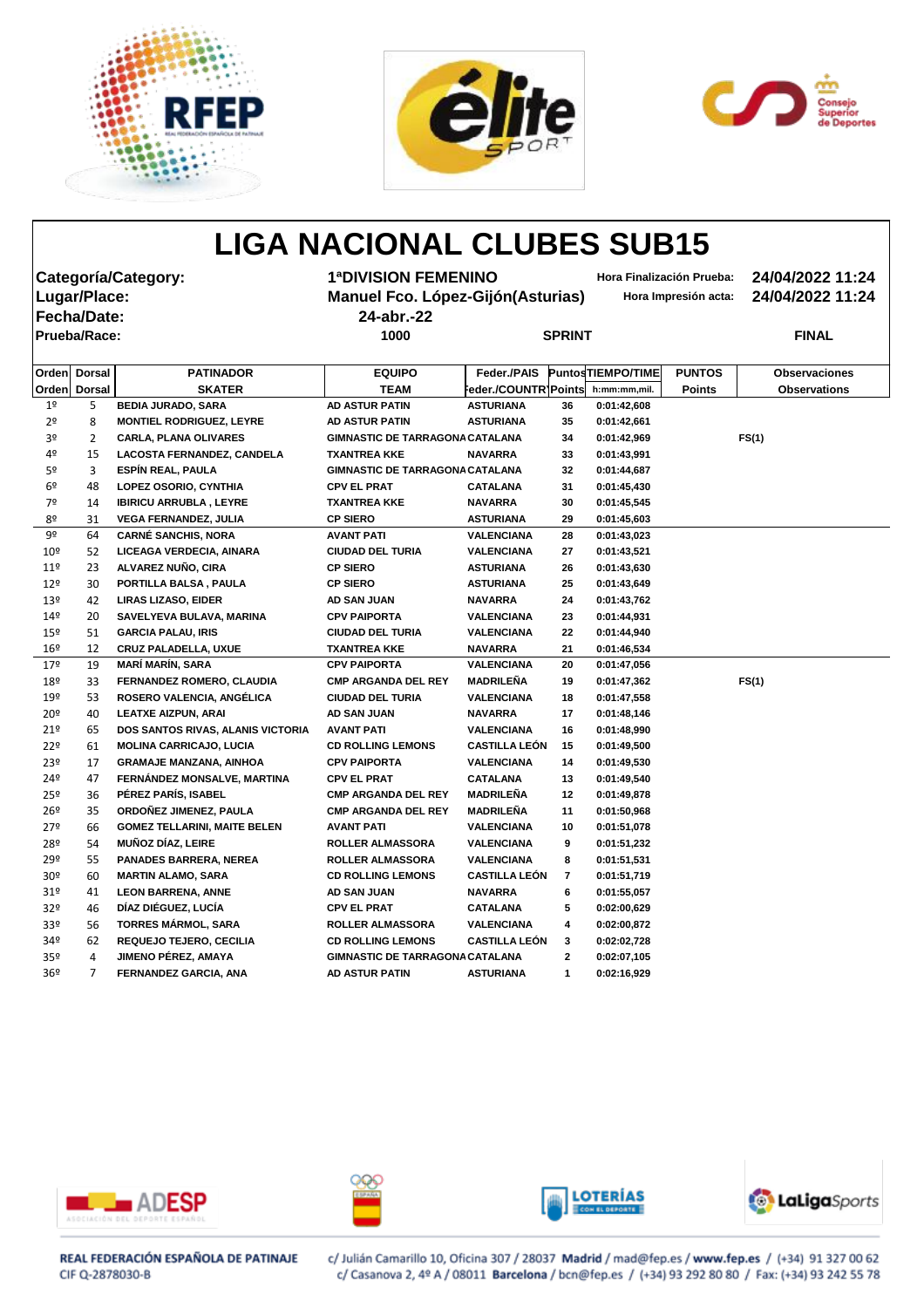





# **LIGA NACIONAL CLUBES SUB15**

Categoría/Category: 1ªDIVISION FEMENINO<br>Lugar/Place: Manuel Fco. López-Gijón(Asturias) **Hora Impresión acta:** 24/04/2022 12:28 **Manuel Fco. López-Gijón(Asturias) Manuel Fco. López-Gijón(Asturias) Hora Impresión acta: 24/04/2022 12:28 Prueba/Race: 3.000 RELEVOS AMERICANA EQUIPOS FINAL**

**Fecha/Date: 24-abr-22**

| Orden           | $\textsf{CodEq}\vert$ | <b>EQUIPO</b>                 | <b>Feder /PAIS</b>   | <b>Puntos</b> | <b>TIEMPO/TIME</b> | Vel./Speed  | <b>Observaciones</b> |
|-----------------|-----------------------|-------------------------------|----------------------|---------------|--------------------|-------------|----------------------|
| <b>Place</b>    | <b>Number</b>         | <b>TEAM</b>                   | Feder./COUNTRY       | <b>Points</b> | h:mm:mm,mil.       | <b>KM/H</b> | <b>Observations</b>  |
| $01^{\circ}$    | 5                     | <b>CP SIERO</b>               | <b>ASTURIANA</b>     | 105           | 0:04:53,942        | 36,742      |                      |
| $02^{\circ}$    | 3                     | <b>TXANTREA KKE</b>           | <b>NAVARRA</b>       | 96            |                    |             |                      |
| 03 <sup>o</sup> |                       | <b>GIMNASTIC DE TARRAGONA</b> | <b>CATALANA</b>      | 87            |                    |             |                      |
| $04^{\circ}$    | 11                    | <b>CD ROLLING LEMONS</b>      | <b>CASTILLA LEÓN</b> | 78            |                    |             |                      |
| 05°             | 8                     | <b>CPV EL PRAT</b>            | <b>CATALANA</b>      | 64,5          |                    |             | <b>DSQ-TF</b>        |
| 05 <sup>o</sup> | 4                     | <b>CPV PAIPORTA</b>           | <b>VALENCIANA</b>    | 64,5          |                    |             | <b>DSQ-TF</b>        |
| 07 <sup>o</sup> |                       | AD SAN JUAN                   | <b>NAVARRA</b>       | 46,5          |                    |             |                      |
| 07°             | 12                    | <b>AVANT PATI</b>             | <b>VALENCIANA</b>    | 46,5          |                    |             |                      |
| $09^{\circ}$    | 6                     | <b>CMP ARGANDA DEL REY</b>    | <b>MADRILEÑA</b>     | 33            |                    |             |                      |
| 10 <sup>o</sup> | 10                    | <b>ROLLER ALMASSORA</b>       | <b>VALENCIANA</b>    | 24            |                    |             |                      |
| 11 <sup>0</sup> | $\mathbf{2}$          | <b>AD ASTUR PATIN</b>         | <b>ASTURIANA</b>     | 10,5          |                    |             | <b>DSQ-TF</b>        |
| 11 <sup>0</sup> | 9                     | <b>CIUDAD DEL TURIA</b>       | <b>VALENCIANA</b>    | 10,5          |                    |             | <b>DSQ-TF</b>        |
|                 |                       |                               |                      |               |                    |             |                      |









## REAL FEDERACIÓN ESPAÑOLA DE PATINAJE CIF Q-2878030-B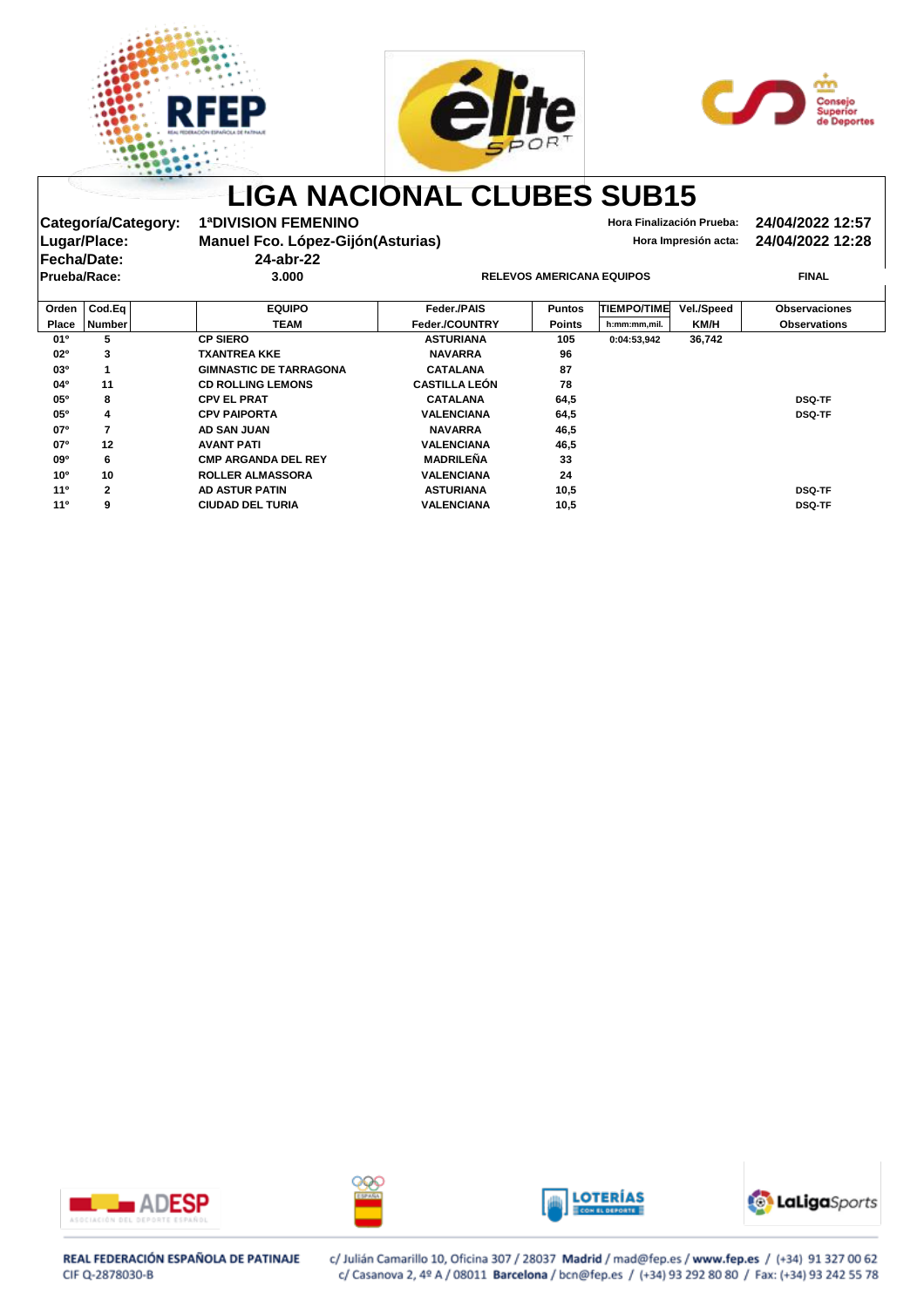





## **LIGA NACIONAL CLUBES SUB15**

| Categoría/Category: |  |
|---------------------|--|
| Lugar/Place:        |  |
| Fecha/Date:         |  |
| Prueba/Race:        |  |

**Categoría/Category: 1ªDIVISION FEMENINO Hora Finalización Prueba: 24/04/2022 12:57 Lugar/Place: Manuel Fco. López-Gijón(Asturias) Hora Impresión acta: 24/04/2022 12:28 Fecha/Date: 24-abr.-22**

**Property AMERICANA EQUIPOS AMERICANA EQUIPOS FINAL** 

|                 | Orden Cod.Eq. | <b>PATINADOR/A</b>                        | <b>EQUIPO</b>                      | Feder./PAIS           | <b>Puntos</b> | <b>TIEMPO/TIME</b> | <b>Vel./Speed</b> | <b>Observaciones</b> |
|-----------------|---------------|-------------------------------------------|------------------------------------|-----------------------|---------------|--------------------|-------------------|----------------------|
|                 | Orden Team C. | <b>Skater</b>                             | <b>TEAM</b>                        | <b>Feder./COUNTRY</b> | <b>Points</b> | h:mm:mm,mil.       | KM/H              | <b>Observations</b>  |
| 1 <sup>o</sup>  | 22            | ALVAREZ NUÑO, ALBA                        | <b>CP SIERO</b>                    | <b>ASTURIANA</b>      | 35            | 0:04:53,942        | 36,742            |                      |
| 1 <sup>o</sup>  | 23            | ALVAREZ NUÑO, CIRA                        | <b>CP SIERO</b>                    | <b>ASTURIANA</b>      | 35            |                    |                   |                      |
| 1 <sup>°</sup>  | 31            | <b>VEGA FERNANDEZ, JULIA</b>              | <b>CP SIERO</b>                    | <b>ASTURIANA</b>      | 35            |                    |                   |                      |
| 2 <sup>o</sup>  | 10            | ALVAREZ BEORLEGUI, SAIOA                  | <b>TXANTREA KKE</b>                | <b>NAVARRA</b>        | 24            |                    |                   |                      |
| 2 <sup>o</sup>  | 14            | <b>IBIRICU ARRUBLA, LEYRE</b>             | <b>TXANTREA KKE</b>                | <b>NAVARRA</b>        | 24            |                    |                   |                      |
| 2 <sup>o</sup>  | 15            | <b>LACOSTA FERNANDEZ, CANDELA</b>         | <b>TXANTREA KKE</b>                | <b>NAVARRA</b>        | 24            |                    |                   |                      |
| 2 <sup>o</sup>  | 11            | <b>ARRIAZU OCHOA, GRETA</b>               | <b>TXANTREA KKE</b>                | <b>NAVARRA</b>        | 24            |                    |                   |                      |
| 3 <sup>o</sup>  | 1             | <b>CANO GARCIA, IVET</b>                  | <b>GIMNASTIC DE TARRA CATALANA</b> |                       | 29            |                    |                   |                      |
| 3 <sup>o</sup>  | 2             | <b>CARLA, PLANA OLIVARES</b>              | <b>GIMNASTIC DE TARRA CATALANA</b> |                       | 29            |                    |                   |                      |
| 3º              | 3             | ESPÍN REAL, PAULA                         | <b>GIMNASTIC DE TARRA CATALANA</b> |                       | 29            |                    |                   |                      |
| 4º              | 58            | <b>GAISAN LONCAN, ADRIANA</b>             | CD ROLLING LEMONS CASTILLA LEÓN    |                       | 26            |                    |                   |                      |
| 4º              | 59            | <b>GARAYO SERNA, CLAUDIA</b>              | CD ROLLING LEMONS CASTILLA LEÓN    |                       | 26            |                    |                   |                      |
| 4º              | 61            | <b>MOLINA CARRICAJO, LUCIA</b>            | CD ROLLING LEMONS CASTILLA LEÓN    |                       | 26            |                    |                   |                      |
| 5º              | 47            | FERNÁNDEZ MONSALVE, MARTINA CPV EL PRAT   |                                    | <b>CATALANA</b>       | 21,5          |                    |                   | <b>DSQ-TF</b>        |
| 5 <sup>o</sup>  | 48            | LOPEZ OSORIO, CYNTHIA                     | <b>CPV EL PRAT</b>                 | <b>CATALANA</b>       | 21,5          |                    |                   |                      |
| 5º              | 49            | <b>RUIZ CORRAL, ALBA</b>                  | <b>CPV EL PRAT</b>                 | <b>CATALANA</b>       | 21,5          |                    |                   |                      |
| 5 <sup>o</sup>  | 18            | LLUCH VALDEZ, ALAZNE JULLIET CPV PAIPORTA |                                    | <b>VALENCIANA</b>     | 16,125        |                    |                   | <b>DSQ-TF</b>        |
| 5º              | 19            | <b>MARÍ MARÍN, SARA</b>                   | <b>CPV PAIPORTA</b>                | <b>VALENCIANA</b>     | 16,125        |                    |                   |                      |
| 5 <sup>o</sup>  | 20            | SAVELYEVA BULAVA, MARINA                  | <b>CPV PAIPORTA</b>                | <b>VALENCIANA</b>     | 16,125        |                    |                   |                      |
| 5º              | 17            | <b>GRAMAJE MANZANA, AINHOA</b>            | <b>CPV PAIPORTA</b>                | <b>VALENCIANA</b>     | 16,125        |                    |                   |                      |
| 7º              | 39            | LARREA ZAMBRANA, AVRIL                    | <b>AD SAN JUAN</b>                 | <b>NAVARRA</b>        | 15,5          |                    |                   |                      |
| 7º              | 44            | <b>RODRIGUEZ UDI, PAULA</b>               | <b>AD SAN JUAN</b>                 | <b>NAVARRA</b>        | 15,5          |                    |                   |                      |
| 7º              | 45            | <b>SOLA BAIGORRI, UXUE</b>                | <b>AD SAN JUAN</b>                 | <b>NAVARRA</b>        | 15,5          |                    |                   |                      |
| 7º              | 64            | <b>CARNÉ SANCHIS, NORA</b>                | <b>AVANT PATI</b>                  | <b>VALENCIANA</b>     | 15,5          |                    |                   |                      |
| 7º              | 65            | DOS SANTOS RIVAS, ALANIS VICTO AVANT PATI |                                    | <b>VALENCIANA</b>     | 15,5          |                    |                   |                      |
| 7º              | 66            | GOMEZ TELLARINI, MAITE BELEN AVANT PATI   |                                    | <b>VALENCIANA</b>     | 15,5          |                    |                   |                      |
| 9º              | 32            | <b>CONSUEGRA FERNÁNDEZ, ENMA</b>          | <b>CMP ARGANDA DEL RIMADRILENA</b> |                       | 11            |                    |                   |                      |
| 9º              | 33            | FERNANDEZ ROMERO, CLAUDIA                 | <b>CMP ARGANDA DEL RIMADRILEÑA</b> |                       | 11            |                    |                   |                      |
| 9º              | 35            | ORDOÑEZ JIMENEZ, PAULA                    | CMP ARGANDA DEL RIMADRILEÑA        |                       | 11            |                    |                   |                      |
| 10 <sup>°</sup> | 54            | <b>MUÑOZ DÍAZ, LEIRE</b>                  | ROLLER ALMASSORA VALENCIANA        |                       | 8             |                    |                   |                      |
| 10 <sup>°</sup> | 55            | <b>PANADES BARRERA, NEREA</b>             | ROLLER ALMASSORA VALENCIANA        |                       | 8             |                    |                   |                      |
| 10 <sup>°</sup> | 56            | <b>TORRES MÁRMOL, SARA</b>                | ROLLER ALMASSORA VALENCIANA        |                       | 8             |                    |                   |                      |
| 11 <sup>°</sup> | 5             | <b>BEDIA JURADO, SARA</b>                 | <b>AD ASTUR PATIN</b>              | <b>ASTURIANA</b>      | 3,5           |                    |                   | <b>DSQ-TF</b>        |
| $11^{\circ}$    | 8             | <b>MONTIEL RODRIGUEZ, LEYRE</b>           | AD ASTUR PATIN                     | <b>ASTURIANA</b>      | 3,5           |                    |                   |                      |
| $11^{\circ}$    | 9             | <b>MOSTEIRO TRABANCO, SARAY</b>           | <b>AD ASTUR PATIN</b>              | <b>ASTURIANA</b>      | 3,5           |                    |                   |                      |
| 11 <sup>°</sup> | 51            | <b>GARCIA PALAU, IRIS</b>                 | <b>CIUDAD DEL TURIA</b>            | <b>VALENCIANA</b>     | 3,5           |                    |                   | <b>DSQ-TF</b>        |
| 11 <sup>°</sup> | 52            | LICEAGA VERDECIA, AINARA                  | <b>CIUDAD DEL TURIA</b>            | <b>VALENCIANA</b>     | 3,5           |                    |                   |                      |
| 11 <sup>°</sup> | 53            | ROSERO VALENCIA, ANGÉLICA                 | <b>CIUDAD DEL TURIA</b>            | <b>VALENCIANA</b>     | 3,5           |                    |                   |                      |









REAL FEDERACIÓN ESPAÑOLA DE PATINAJE CIF Q-2878030-B